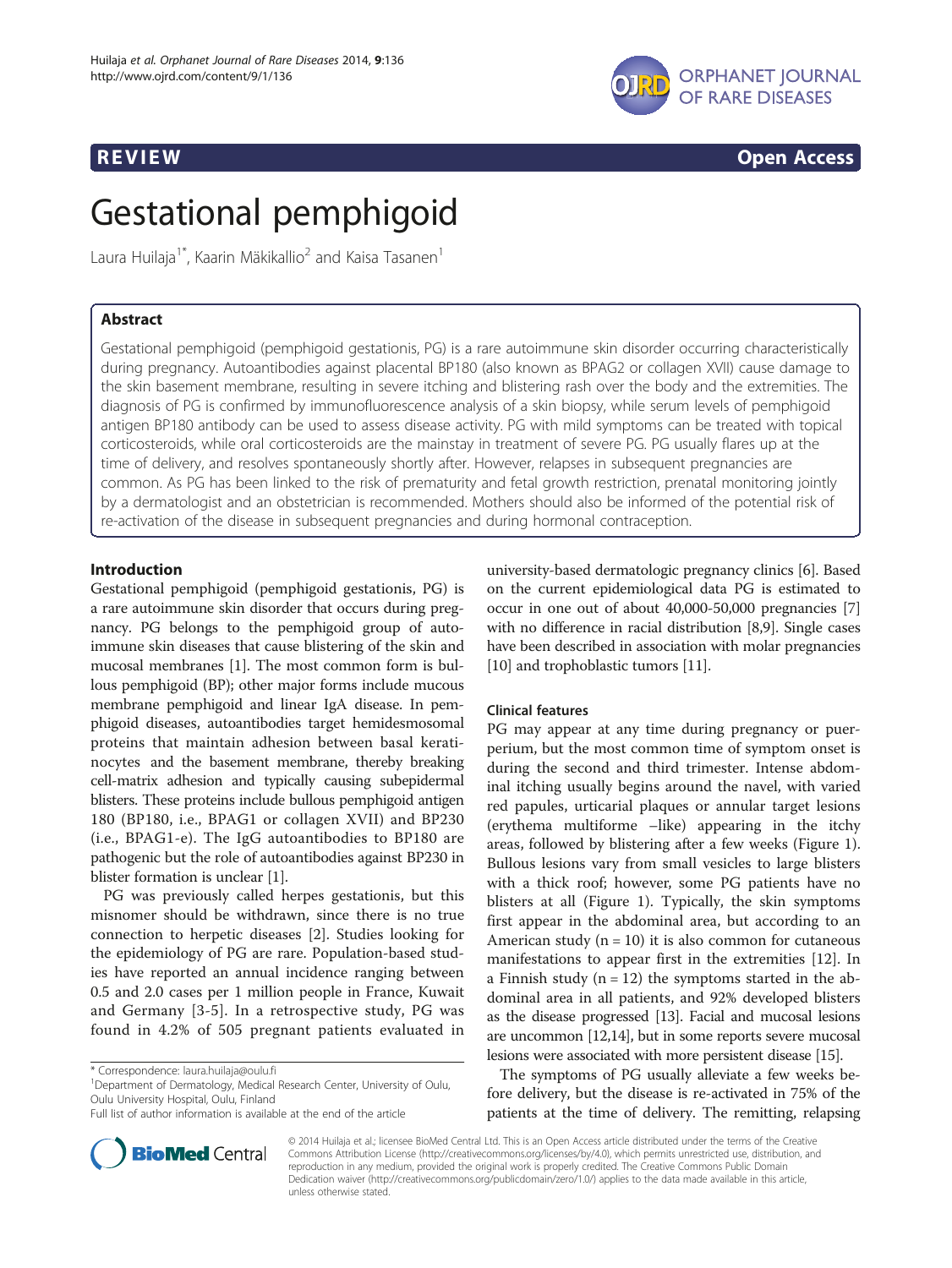<span id="page-1-0"></span>

course of the disease has been thought to be associated with progestin, which has immunosuppressive properties, and with changes in progestin levels: an increase in late pregnancy followed by a sharp fall during delivery [[7,16](#page-6-0)]. According to a large PG study  $(n = 87)$ , the average duration of symptoms is 16 weeks and the majority of mothers are symptom-free 6 months after the delivery, the duration of postnatal manifestations varying between 2 weeks and 12 years [[16\]](#page-6-0).

# Etiopathology

The pathogenesis of PG remains unknown. The presence of MHC II-class HLA-antigens DR3 and DR4 or their combination has been shown to be clearly more common in women with PG compared to normal population [[17\]](#page-6-0). Placental and fetal tissues contain paternal tissue antigens that are foreign to the maternal immune system. However, the maternal immune system does not normally react against these foreign antigens. In patients with PG, MHC II-class molecules that are normally not present in the placenta have been detected in trophoblastic placental cells and amniochorionic stroma cells. As a result of partial breakdown of the syncytiotrophoblast cell layer of placental anchor villi, MHC II molecules are thought to get in contact with the maternal immune system, causing a (semi) allogeneic immune reaction against the BP180 molecule [\[18-20](#page-6-0)].

BP180 (also known as BPAG1 or collagen XVII) is a key structural protein of hemidesmosomes linking the epidermis and dermis. It consists of a short intracellular domain and a large extracellular domain [[21\]](#page-6-0). Besides the skin basement membrane zone, BP180 is found in the placental tissue and fetal membranes. Placental BP180 is detectable in cytotrophoblastic cells as early as from the first

trimester [[22\]](#page-6-0). In PG, antibodies are mainly directed against the same BP180 epitopes as in bullous pemphigoid [[23,24\]](#page-6-0): most commonly against the epitopes found in NC16A, the largest non-collagenous domain of BP180, but antibodies against intracellular BP180 domains and other extracellular domains of BP180 have also been observed [\[25\]](#page-6-0). In addition, antibodies against another structural basement membrane protein, BP230, have been detected in about 10% of patients with PG, but this is considered to be secondary and clinically insignificant [[7,26](#page-6-0)]. The cross-reaction between placental antibodies and skin BP180 causes the typical skin symptoms of PG [[7,27](#page-6-0)].

To the best of our knowledge, PG-related animal models do not exist. In BP, the pathogenicity of autoantibodies directed against the NC16A domain has been confirmed in several mouse models [[1,28\]](#page-6-0). Severe blistering and high mortality prevents the use of experimental BP-mice for breeding to imitate a PG-like condition. The transfer of autoantibodies from mother with PG to newborn is to some extent simulated in a gene-targeted mice model in which the maternal transfer of NC16A antibodies results in blistering in the neonatal BP180-humanized mice [\[29\]](#page-6-0).

# Diagnosis

The diagnosis of PG is preferably made by a dermatologist, but all physicians treating pregnant women, i.e., general practitioners and obstetricians, should be able to consider PG. A biopsy for histopathology is not needed; the diagnosis is based on clinical picture, direct immunofluorescence microscopy and serology [[1,30,31](#page-6-0)]. Direct immunofluorescence examination of a snap-frozen perilesional skin biopsy reveals the linear accumulation of complement C3 in the basement membrane zone at the interface of the epidermis and dermis (Figure [2\)](#page-2-0). Linear IgG positivity is also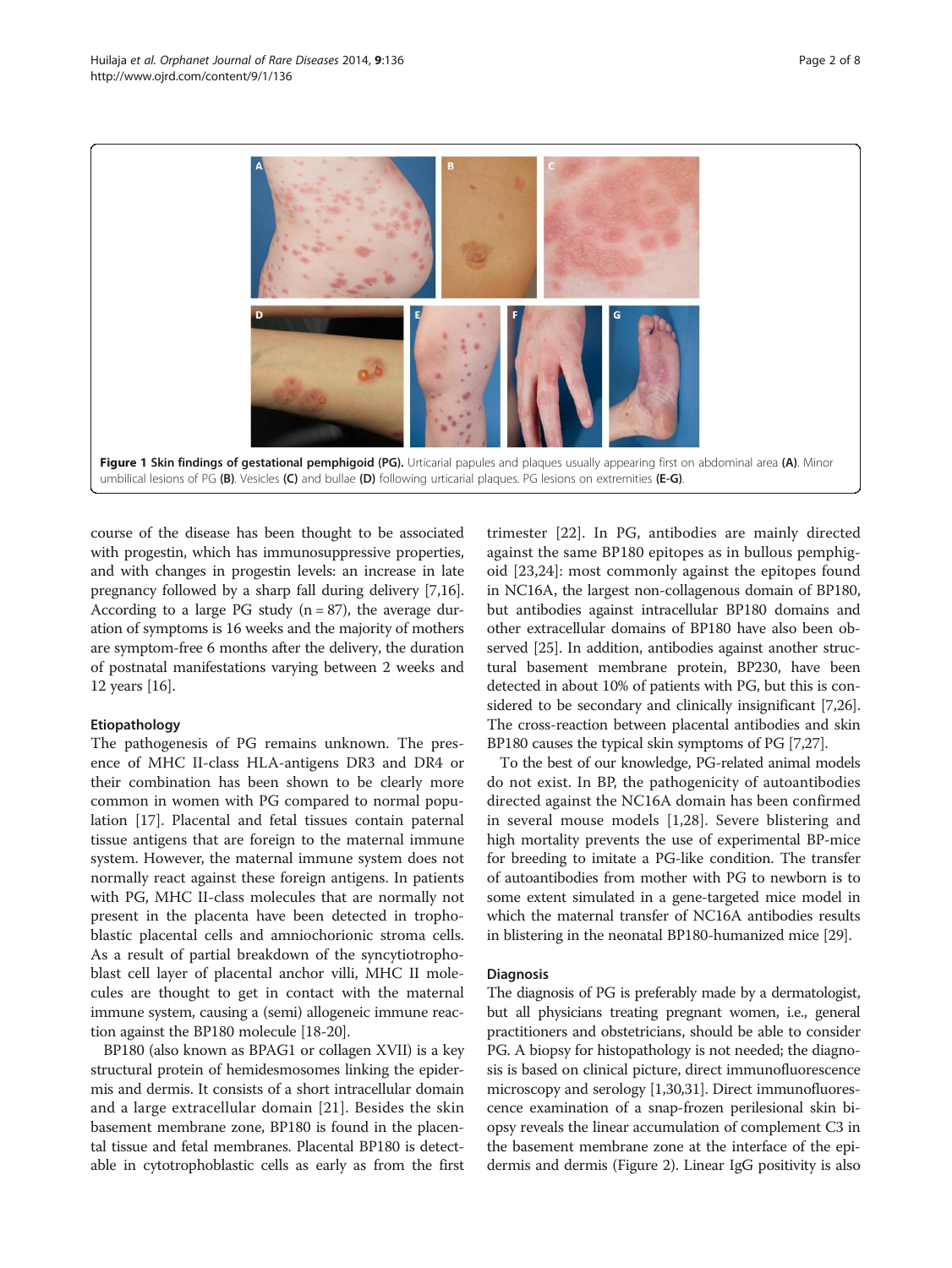<span id="page-2-0"></span>

Figure 2 Linear complement 3 (C3) (arrow) fluorescence in immunofluorescence analysis of perilesional skin biopsy is diagnostic for gestational pemphigoid. Primary magnification 200 x

detected in about 25-50% of the samples, but it is not a criterion for the diagnosis [\[27,32\]](#page-6-0). If PG is suspected, measurement of serum BP180 antibody level is recommended, as it correlates with the degree of disease severity and facilitates assessment of treatment response [\[33,34](#page-6-0)]. Since the BP180 NC16A ELISA is sensitive and specific to PG, it has even been proposed as a PG screening test or to be sufficient for the PG diagnosis in conjunction with typical clinical symptoms [\[33-35](#page-6-0)]. Serum autoantibodies can also be detected with traditional indirect immunofluorescence microscopy or the complement binding test on saltsplit skin [\[1,30,31\]](#page-6-0).

# Differential diagnosis

Since PG is an extremely rare condition, other dermatologic reasons for itchy cutaneous eruptions (Table [1\)](#page-3-0) occurring during pregnancy should be ruled out. Pregnancy may influence the clinical picture of common skin diseases that either precede pregnancy or coincide with it by chance. Especially PG with atypical symptoms such as non-intense pruritus, mild erythematous papules and plaques or eczematous lesions represents a true challenge for clinical diagnostics.

The most important differential diagnosis alternatives for PG are the other specific dermatoses of pregnancy which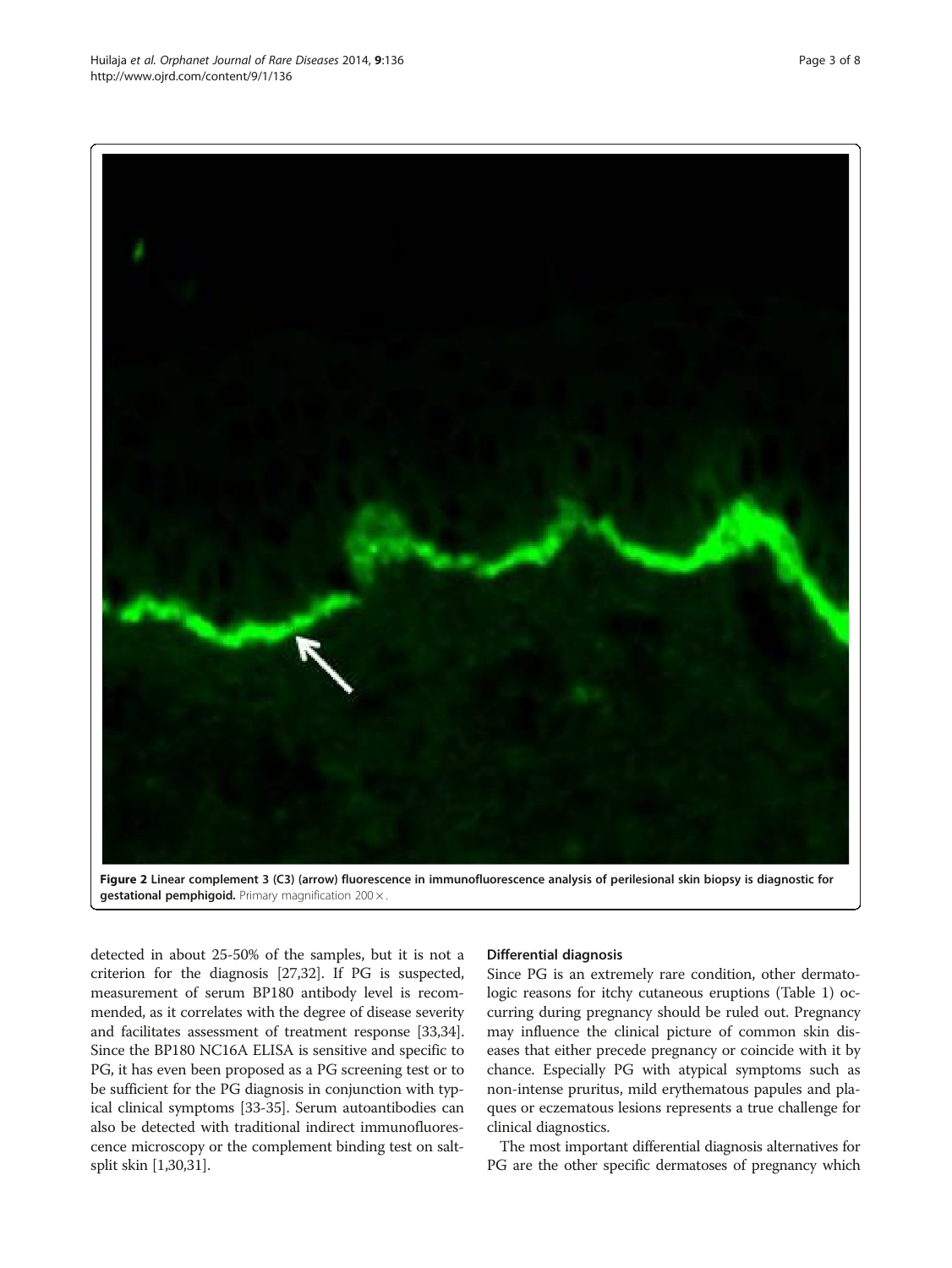|                                               | Atopic eruption of pregnancy                            | Polymorphic eruption<br>of pregnancy | Intrahepatic cholestasis<br>of pregnancy   | <b>Gestational pemphigoid</b>                                                               |
|-----------------------------------------------|---------------------------------------------------------|--------------------------------------|--------------------------------------------|---------------------------------------------------------------------------------------------|
| <b>Estimated incidence</b>                    | Most common pregnancy<br>associated dermatose. 1:5-1:20 | 1:160                                | 1:50-1:5000                                | 1:40000-1:50000                                                                             |
| High-risk groups                              |                                                         | Primigravidity                       |                                            | Multiparity                                                                                 |
|                                               |                                                         | Obesity                              |                                            |                                                                                             |
|                                               |                                                         | Multiple pregnancy                   |                                            |                                                                                             |
| <b>Skin manifestations</b>                    | Pruritus                                                | Pruritus                             | (Nocturnal) pruritus                       | Pruritus                                                                                    |
|                                               | Eczematous lesions                                      | Urticarial papules and<br>plaques    | Secondary skin lesions<br>due to scratcing | Papules                                                                                     |
|                                               |                                                         |                                      |                                            | Urticarial plaques                                                                          |
|                                               |                                                         |                                      |                                            | Target lesions                                                                              |
|                                               |                                                         |                                      |                                            | Blisters, vesicles                                                                          |
|                                               | Papules                                                 | Sparing of the<br>umbilical region   | Jaundice                                   |                                                                                             |
| <b>Localization of skin</b><br>manifestations | Trunk                                                   | Lower abdomen                        | Extremities (palms and<br>soles)           | Abdomen, umbilicus                                                                          |
|                                               |                                                         |                                      |                                            | Extremities                                                                                 |
|                                               | Extensors of the extremities                            | Striae                               |                                            |                                                                                             |
|                                               |                                                         | Thighs                               |                                            |                                                                                             |
|                                               |                                                         | Body                                 |                                            |                                                                                             |
| <b>Studies</b>                                | S-IgE levels may be elevated                            | Negative DIF                         | acid levels                                | Elevated total serum bile Linear C3 (and IgG) positivity in<br>DIF. BP180 ELISA             |
| Symptom onset<br>(trimester of pregnancy)     | $ -  $                                                  | $\mathbb{H}$                         | $\mathbb{H}$                               | $  -   $                                                                                    |
| <b>Parturition/Lactation</b>                  | Symptom resolution                                      | Symptom resolution                   | Symptom resolution                         | Flare-up in connection to<br>delivery                                                       |
| Pregnancy<br>complications                    | No fetal risks                                          | No fetal risks                       | Stillbirth                                 | Prematurity                                                                                 |
|                                               |                                                         |                                      |                                            | Fetal growth restriction                                                                    |
| <b>Newborn</b>                                | No harm to newborn                                      | No harm to newborn                   | No harm to newborn                         | Possibility for transient skin<br>blistering                                                |
| Recurrence                                    | No elevated risk for recurrence                         | No elevated risk for<br>recurrence   | Elevated risk for<br>recurrence            | Recurrence is usual.                                                                        |
|                                               |                                                         |                                      |                                            | Activation of symptoms is possible<br>during menstruation and hormonal<br>contraceptive use |

# <span id="page-3-0"></span>Table 1 Differential diagnostics of pregnancy associated pruritic dermatoses

S-IgE: serum immunoglobulin E; DIF: direct immunofluorescence microscopy; BP180-ELISA: bullous pemphigoid 180 ELISA.

include atopic eruption of pregnancy (AEP), polymorphic eruption of pregnancy (PEP) and intrahepatic cholestasis of pregnancy (ICP) [\[6,36](#page-6-0)-[40](#page-7-0)]. AEP is the most common pregnancy-specific skin disease, which typically appears in the first and second trimesters [\[40\]](#page-7-0). About 20% of the patients with AEP have a pre-existing atopic dermatitis with a typical clinical picture, whereas the remaining 80% present widespread eczematous changes or papular lesions and have no previous history of atopic eczema or have been symptomless since childhood [\[31\]](#page-6-0). The greatest differential diagnostic challenge of PG is PEP, previously known as Pruritic Urticarial Papules and Plaques of Pregnancy (PUPPP), with intensely pruritic urticarial papules and plaques during the last trimester. Despite rather similar clinical features, negative immunofluorescence analysis of perilesional skin biopsy in PEP differentiates it explicitly

from PG [\[38,39](#page-7-0)]. Similar to PG, PEP symptoms usually start on the abdomen, but PEP lesions typically spare the umbilical region. ICP, which is associated with significant fetal risks, can present in the last trimester with pruritus, and thus it should be considered in differential diagnosis of PG [[40](#page-7-0)]. Patients with ICP do not have primary skin lesions, but due to severe pruritus and scratching may develop secondary excoriations or even prurigo nodularislike changes, usually on the extremities [[31](#page-6-0)].

# Management

Due to the rarity of PG no randomized studies have been published and treatment recommendations are based on clinical experience and studies from treatment of other skin diseases. PG symptoms can be quite debilitating, but the condition does not constitute a direct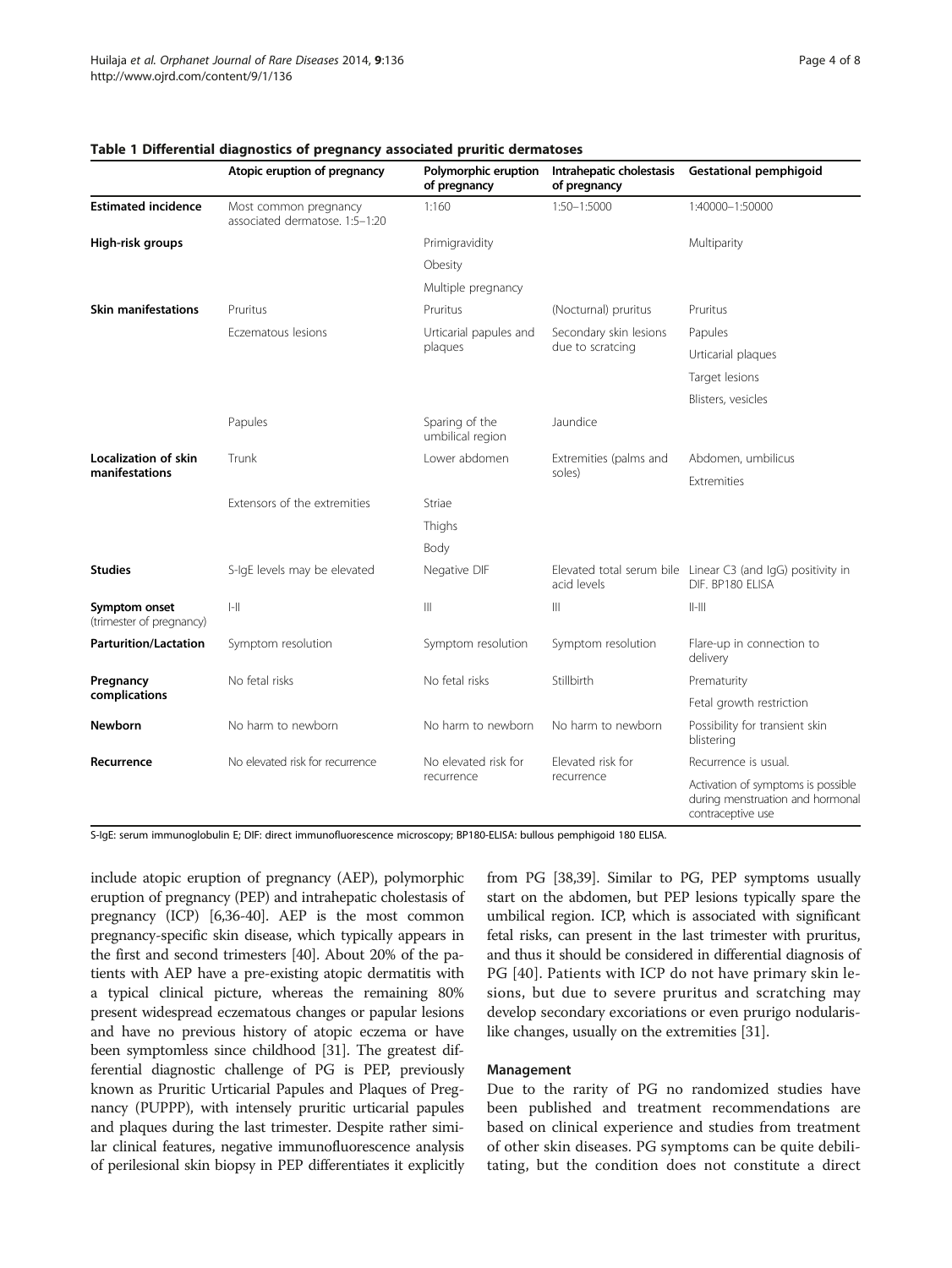health risk to the mother. When choosing a treatment, the benefit of the medication to the mother is critically weighed up against possible risks to the fetus. The aim of the treatment is to suppress the excessive itching and to prevent formation of new blisters [[41](#page-7-0)].

According to current recommendations PG patients with mild symptoms (about 19% of the patients) should be treated with potent or very potent topical corticosteroids (for example betamethasone valerate or clobetasol propionate) [[1,30\]](#page-6-0). Controlled studies with BP patients have shown that topical treatment with highly potent corticosteroid is as effective and safe as oral prednisolone 0.5 mg/kg/day [\[42](#page-7-0)]. During pregnancy, mild or moderate topical corticosteroids are preferred to potent or very potent ones because of the risk of fetal growth restriction associated with the latter [[43\]](#page-7-0). When necessary, potent or very potent topical corticosteroids can be used for the therapy of PG for as short duration as possible, since their potential for fetotoxicity is less than that of systemic corticosteroids [\[43](#page-7-0)-[45\]](#page-7-0).

The combination of oral antihistamines with topical corticosteroids, most commonly cetirizine, is usually employed to relieve the itching, despite the fact that clinical efficacy studies in PG are lacking [\[1,16,27,30\]](#page-6-0). In general, secondgeneration H1-antihistamines are currently preferred to first-generation antihistamines based on the potential serious anticholinergic and central nervous system side effects of old sedating antihistamines and the longer-lasting antipruritic effects of the modern antihistamines [[46](#page-7-0)]. First-generation antihistamines have no definitive increased teratogenic risk, and the second-generation antihistamines cetirizine, levocetirizine and loratadine are also recommended for use in pregnancy [[44,46](#page-7-0)].

Corticosteroid treatment has become the standard of care for first-line systemic therapy of severe PG thanks to its treatment response and tolerable safety profile. Most of prednisolone is inactivated by placental dehydrogenase enzyme (11-hydroxysteroid dehydrogenase-2) before reaching the fetal circulation. As fluorinated corticosteroids (betamethasone and dexamethasone) are not metabolized by placental dehydrogenase enzyme, prednisolone is considered the primary treatment alternative. [\[1,30](#page-6-0),[47](#page-7-0)]. The initial dose of prednisolone is usually 0.25-0.5 mg/kg/day, and the response is usually good. If formation of blisters does not decrease within a few days, the dose is increased until no new blisters appear. The cortisone dose is gradually decreased about 1–2 weeks after the symptoms have been brought under control, and discontinued altogether if possible.

The side effects of long-term systemic corticosteroid treatment are well-known. Previous studies have demonstrated that in the treatment of BP the use of oral prednisolone is associated with more frequent severe adverse events and increased mortality compared to topical

corticosteroids [\[1,30](#page-6-0)[,42\]](#page-7-0). However, BP patients are much older and have more severe comorbidities than PG patients. In addition, the duration of prednisolone treatment is shorter and the dosage is smaller in PG than in BP, which further decreases the risk of side effects. During pregnancy, the use of prednisolone in the first trimester causes an increased risk of malformations, especially orofacial clefts [[44](#page-7-0)]. In the last trimester prednisolone may result in intrauterine growth retardation, gestational diabetes, eclampsia and premature delivery [[44\]](#page-7-0).

Plasmapheresis [[48\]](#page-7-0), immunoadsorption [[49](#page-7-0),[50\]](#page-7-0) and intravenous immunoglobulin G-infusion [[51](#page-7-0)-[54](#page-7-0)], which are not contraindicated during pregnancy, have in some cases been used to treat PG even prior to the delivery. Removal of antibodies with immunoadsorption gives quick symptom relief especially in PG cases with severe postnatal symptoms, as there is no placenta to maintain an autoimmune reaction [\[50\]](#page-7-0). Prenatal treatment with cyclosporine combined to prednisolone has been reported in two cases with good treatment response [[13,](#page-6-0)[55\]](#page-7-0), and in one case cyclosporine was used after intravenous immunoglobulin in persistent postnatal PG [[56\]](#page-7-0). Case reports on the use of tetracycline, cyclophosphamide, azathioprine, dapsone and rituximab to treat PG with persisting postnatal symptoms have been published, but these agents are avoided prenatally due to potential short- and long-term fetal effects. [\[7,](#page-6-0)[41](#page-7-0)].

PG lesions usually disappear 12–16 weeks after the delivery, with no scarring, and postnatal oral cortisone treatment can normally be discontinued fairly soon. However, sometimes treatment has to be resumed as the disease flares up again [\[16,27](#page-6-0)]. When systemic cortisone is given at the average doses used in the treatment of PG, it does not prevent breastfeeding, and breastfeeding has been shown to reduce the symptoms of PG [\[17,7,12\]](#page-6-0).

#### Fetus and the newborn

The risk of preterm birth and fetal growth restriction is greater in PG pregnancies compared to normal population [\[57-60](#page-7-0)]. The pregnancy risks of PG are thought to be associated with mild placental failure caused by BP180 antibodies [[13,27](#page-6-0)[,60\]](#page-7-0). In addition to accumulation of C3 complement and IgG, mild villitis and collections of immature fibrotic villi have been observed in histologic examinations of PG placentas [\[22](#page-6-0)]. Antibody concentrations do not as such correlate with the occurrence of pregnancy complications, and no association has been demonstrated between cortisone treatment and PG pregnancy complications [\[60\]](#page-7-0). No follow-up guidelines for pregnancies complicated by PG have been published, most likely due to the rarity of the condition.

In the largest data set on PG pregnancies  $(n = 87)$  published in 1999 the rate of miscarriages was comparable to the risk in normal population (15%), with the majority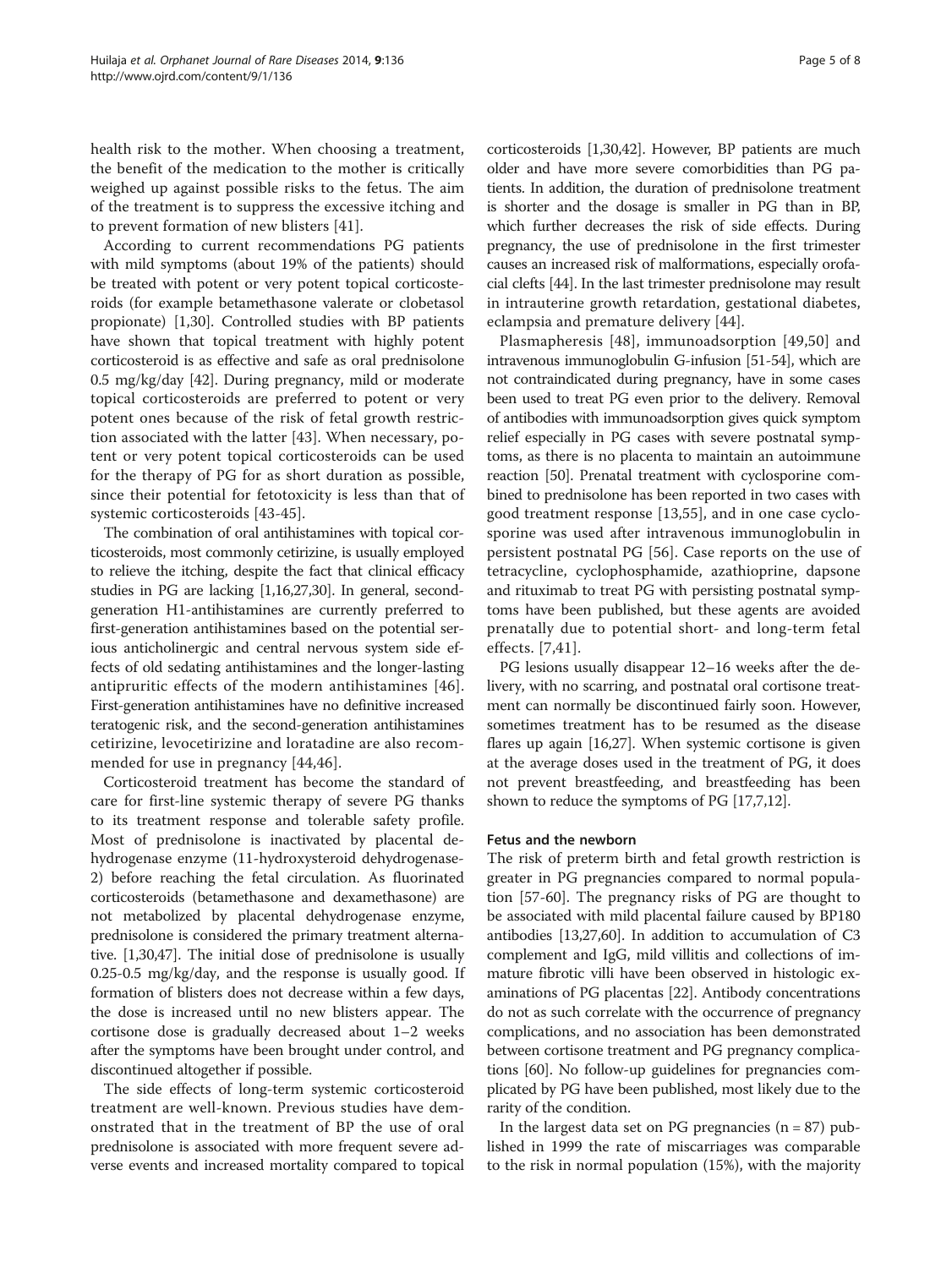of miscarriages occurring in the first trimester [[16](#page-6-0)]. However, in a more recent British-Taiwanese study with 70 patients late miscarriages and fetal deaths were observed in as many as 6% of the patients [\[60\]](#page-7-0).

About 16-34% of PG patients are estimated to give birth prematurely [\[13](#page-6-0)[,58](#page-7-0)-[60\]](#page-7-0). Premature delivery is more likely if PG begins in the 1st or 2nd trimester or if the skin symptoms include blistering [[60\]](#page-7-0). In a Finnish PG study, 25% of the deliveries were premature (the corresponding rate in the Finnish population during time of study was around 5%) [\[13](#page-6-0)[,61](#page-7-0)]. The proportion of premature deliveries among pregnant women with PG was similar to that in previously published studies, even though all patients, with one exception, had blistering PG. All premature births occurred after the 35th gestational week, and PG had no effect on neonatal mortality [[13](#page-6-0)]. Vaginal ultrasound is considered the gold standard in charting cervical dilation in women at risk of preterm delivery [[62](#page-7-0)]. Although preterm delivery is difficult to predict, we recommend obstetric follow-up with vaginal ultrasound due to the increased risk of preterm delivery.

In the British-Taiwanese study with 70 patients, fetal growth restriction was observed in 34% [\[60](#page-7-0)], the likelihood of its occurrence correlating with early onset of PG. In a Finnish study, only one mother developed preeclampsia combined with fetal growth restriction, which is in line with the general prevalence in Finnish population. However, 50% of the patients in our study had an abnormal placental weight/birth weight ratio [[13](#page-6-0)]. The blood flow profile of the umbilical artery is used in clinical practice to diagnose placental failure [\[63\]](#page-7-0). In a PG case report where pregnancy was complicated by preeclampsia and fetal growth restriction, abnormal enddiastolic blood flow was reported in the umbilical artery [[64\]](#page-7-0). Among 12 Finnish PG patients increased umbilical artery pulsatility was detected only in one pregnancy with pre-eclampsia and fetal growth restriction; all other PG pregnancies showed normal umbilical artery blood flow findings and biophysical scores [[13](#page-6-0)], suggesting that clinically significant placental failure is rare in PG.

There is only little information available on the effect of PG on the newborn infant. No congenital abnormalities have been linked to PG [[58,60\]](#page-7-0). According to the data from 12 Finnish PG patients, birth weight, umbilical artery pH, Apgar scores and neonatal morbidity did not differ from normal population [\[13](#page-6-0)]. The IgG antibodies of PG pass through the placenta, but PG blisters develop in only about 3% of newborn infants [\[14,16](#page-6-0)[,57](#page-7-0)]. Skin symptoms in newborns usually resolve quickly without treatment as antibody levels decrease. According to a Japanese case report, antibody levels in newborn infants are comparable to those in mothers; the levels in both are reduced by half in about 15 days. Since the clinical status of the newborn often improves rapidly, it seems

that other factors besides autoantibodies contribute to the formation of blisters in newborns [[65\]](#page-7-0). If PG in the mother was treated with large doses of cortisone, the pediatrician should be informed of the possibility of neonatal adrenal insufficiency. There are no data on the longterm prognosis of children of PG mothers.

# Prognosis

Recurrence of PG in subsequent pregnancies is likely, and symptoms are usually more severe, with earlier onset. In patients with an earlier PG episode the likelihood of pregnancy with no symptoms is estimated to be 5-8%, but the reason for the lack of symptoms is unknown. [[16,17](#page-6-0)]. In a Finnish study, PG recurred in two cases, while 67% of the subsequent pregnancies were symptomfree  $(n = 4/6)$ . The large proportion of symptom-free pregnancies is most likely due to the small number of patients, but ethnic factors may also play a role [[13\]](#page-6-0). Perfect HLA-DR match between the mother and the fetus may explain some of the cases, but pregnancy may be free from PG symptoms even in the absence of identical HLA-DR type [[16,17\]](#page-6-0) and even if the symptoms of PG have been persistent [\[66](#page-7-0)].

At the postpartum examination, mothers with PG should be reminded of the possibility of relapse during menstruation and/or in connection with hormonal contraceptive use. Susceptibility for recurrence may persist for years [[16,37](#page-6-0)]. In a large British study, about 11% of the patients experienced a relapse during oral contraceptive use, but in smaller studies the incidence has been as high as 50% [\[14,16,17](#page-6-0)]. The low relapse rate in the British study was thought to be associated with the infrequent use of oral contraceptives after PG pregnancy [[16\]](#page-6-0). Women who have had PG have also been described to be more susceptible to other autoimmune diseases; the prevalence of Graves' disease increases in particular, from 0.4% in normal population to as high as 10.6% [\[16\]](#page-6-0). Proneness to Hashimoto's thyroiditis, autoimmune thrombocytopenia and pernicious anemia has also been reported to be increased [\[16,](#page-6-0)[67\]](#page-7-0).

# Conclusion

Gestational pemphigoid is a rare skin disorder in pregnancy. The severe itching and blistering caused by the disease can be quite debilitating. The diagnosis of PG is made in a specialized care setting at a dermatology department. Since PG is associated with a risk of prematurity and fetal growth restriction, pregnancy monitoring by an obstetrician is recommended. Mothers with PG should be informed of the natural course of the disease, good fetal prognosis, the possibility of relapses after delivery, and the risk of relapses in subsequent pregnancies and with hormonal contraception.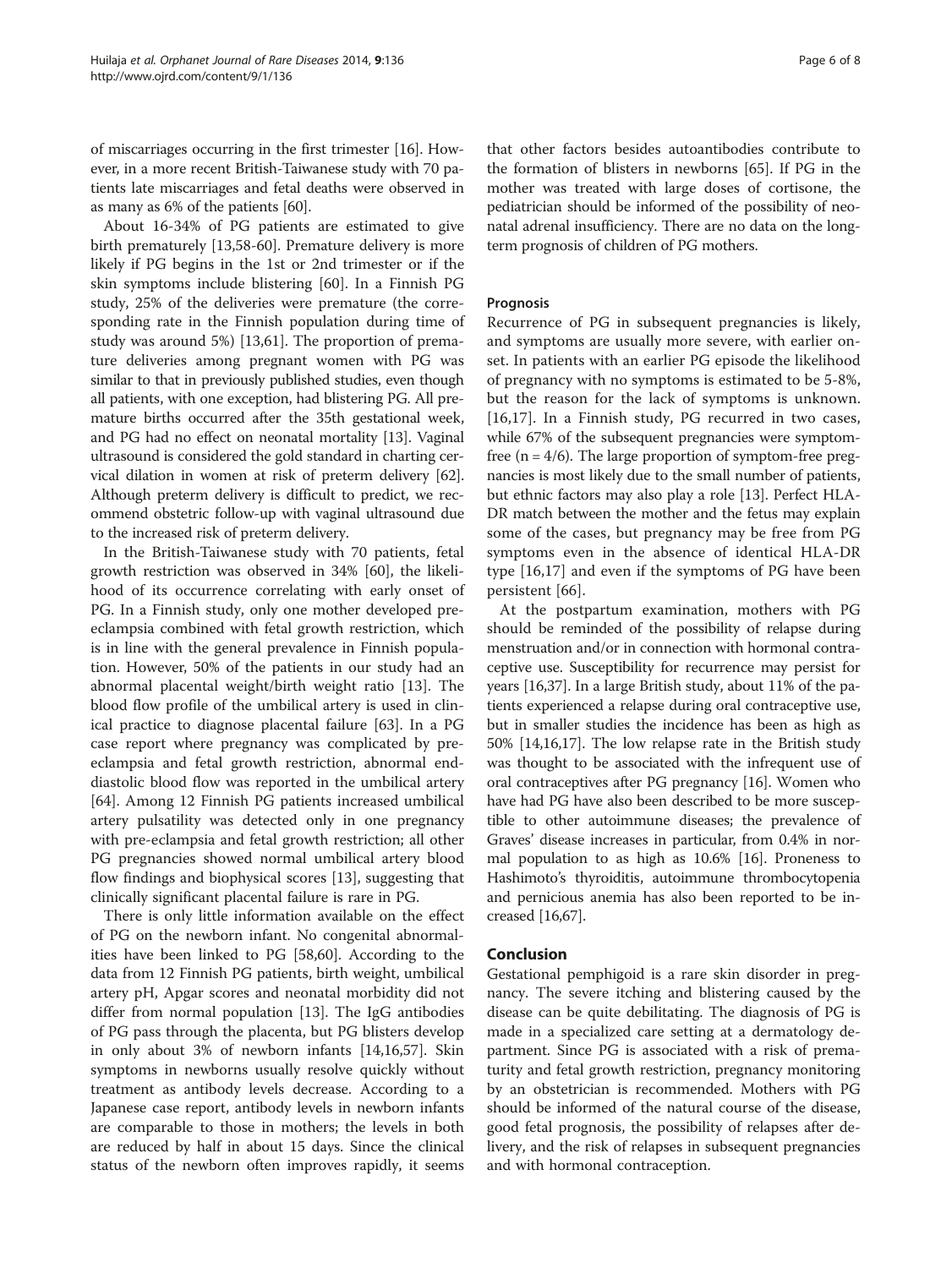#### <span id="page-6-0"></span>Abbreviations

PG: Pemphigoid gestationis, gestational pemphigoid; BP: Bullous pemphigoid; BP180: Bullous pemphigoid antigen 180; BP230: Bullous pemphigoid antigen 230; MHC: Major histocompatibility complex; HLA: Human leucocyte antigen; IgG: Immunoglobulin G; AEP: Atopic eruption of pregnancy; PEP: Polymorphic eruption of pregnancy; ICP: Intrahepatic cholestasis of pregnancy.

#### Competing interests

The authors declare that they have no competing interests.

#### Authors' contributions

Authors contributed equally to this review. All authors have read and approved the final version of the manuscript.

#### Author details

<sup>1</sup>Department of Dermatology, Medical Research Center, University of Oulu, Oulu University Hospital, Oulu, Finland. <sup>2</sup>Department of Obstetrics and Gynecology, University of Oulu, Oulu University Hospital, Oulu, Finland.

#### Received: 20 May 2014 Accepted: 19 August 2014 Published: 2 September 2014

#### References

- 1. Schmidt E, Zillikens D: Pemphigoid diseases. Lancet 2013, 381(9863):320-332.
- 2. Holmes RC, Black MM: The specific dermatoses of pregnancy. J Am Acad Dermatol 1983, 8(3):405–412.
- 3. Nanda A, Dvorak R, Al-Saeed K, Al-Sabah H, Alsaleh QA: Spectrum of autoimmune bullous diseases in Kuwait. Int J Dermatol 2004, 43(12):876–881.
- 4. Bernard P, Vaillant L, Labeille B, Bedane C, Arbeille B, Denoeux JP, Lorette G, Bonnetblanc JM, Prost C: Incidence and distribution of subepidermal autoimmune bullous skin diseases in three French regions. Bullous Diseases French Study Group. Arch Dermatol 1995, 131(1):48–52.
- 5. Bertram F, Brocker E, Zillikens D, Schmidt E: Prospective analysis of the incidence of autoimmune bullous disorders in Lower Franconia, Germany. J Dtsch Dermatol Ges 2009, 7(5):434–439.
- Ambros-Rudolph CM, Mullegger RR, Vaughan-Jones SA, Kerl H, Black MM: The specific dermatoses of pregnancy revisited and reclassified: results of a retrospective two-center study on 505 pregnant patients. J Am Acad Dermatol 2006, 54(3):395–404.
- 7. Semkova K, Black M: Pemphigoid gestationis: current insights into pathogenesis and treatment. Eur J Obstet Gynecol Reprod Biol 2009, 145(2):138–144.
- 8. Shornick JK, Meek TJ, Nesbitt LT Jr, Gilliam JN: Herpes gestationis in blacks. Arch Dermatol 1984, 120(4):511–513.
- Kneisel A, Hertl M: Autoimmune bullous skin diseases. Part 1: clinical manifestations. J Dtsch Dermatol Ges 2011, 9(10):844–857.
- 10. Takatsuka Y, Komine M, Ohtsuki M: Pemphigoid gestationis with a complete hydatidiform mole. J Dermatol 2012, 39(5):474–476.
- 11. Djahansouzi S, Nestle-Kraemling C, Dall P, Bender HG, Hanstein B: Herpes gestationis may present itself as a paraneoplastic syndrome of choriocarcinoma-a case report. Gynecol Oncol 2003, 89(2):334–337.
- 12. Castro LA, Lundell RB, Krause PK, Gibson LE: Clinical experience in pemphigoid gestationis: report of 10 cases. J Am Acad Dermatol 2006, 55(5):823–828.
- 13. Huilaja L, Makikallio K, Sormunen R, Lohi J, Hurskainen T, Tasanen K: Gestational pemphigoid: placental morphology and function. Acta Derm Venereol 2013, 93(1):33–38.
- 14. Shornick JK, Bangert JL, Freeman RG, Gilliam JN: Herpes gestationis: clinical and histologic features of twenty-eight cases. J Am Acad Dermatol 1983, 8(2):214–224.
- 15. Boulinguez S, Bedane C, Prost C, Bernard P, Labbe L, Bonnetblanc JM: Chronic pemphigoid gestationis: comparative clinical and immunopathological study of 10 patients. Dermatology 2003, 206(2):113–119.
- 16. Jenkins RE, Hern S, Black MM: Clinical features and management of 87 patients with pemphigoid gestationis. Clin Exp Dermatol 1999, 24(4):255–259.
- 17. Holmes RC, Black MM, Jurecka W, Dann J, James DC, Timlin D, Bhogal B: Clues to the aetiology and pathogenesis of herpes gestationis. Br J Dermatol 1983, 109(2):131–139.
- 18. Kelly SE, Black MM, Fleming S: Pemphigoid gestationis: a unique mechanism of initiation of an autoimmune response by MHC class II molecules? J Pathol 1989, 158(1):81–82.
- 19. Kelly SE, Fleming S, Bhogal BS, Wojnarowska F, Black MM: Immunopathology of the placenta in pemphigoid gestationis and linear IgA disease. Br J Dermatol 1989, 120(6):735–743.
- 20. Kelly SE, Black MM, Fleming S: Antigen-presenting cells in the skin and placenta in pemphigoid gestationis. Br J Dermatol 1990, 122(5):593–599.
- 21. Powell AM, Sakuma-Oyama Y, Oyama N, Black MM: Collagen XVII/BP180: a collagenous transmembrane protein and component of the dermoepidermal anchoring complex. Clin Exp Dermatol 2005, 30(6):682–687.
- 22. Huilaja L, Hurskainen T, Autio-Harmainen H, Hofmann SC, Sormunen R, Rasanen J, Ilves M, Franzke CW, Bruckner-Tuderman L, Tasanen K: Pemphigoid gestationis autoantigen, transmembrane collagen XVII, promotes the migration of cytotrophoblastic cells of placenta and is a structural component of fetal membranes. Matrix Biol 2008, 27(3):190–200.
- 23. Giudice GJ, Emery DJ, Zelickson BD, Anhalt GJ, Liu Z, Diaz LA: Bullous pemphigoid and herpes gestationis autoantibodies recognize a common non-collagenous site on the BP180 ectodomain. J Immunol 1993, 151(10):5742–5750.
- 24. Herrero-Gonzalez JE, Brauns O, Egner R, Ronspeck W, Mascaro JM Jr, Jonkman MF, Zillikens D, Sitaru C: Immunoadsorption against two distinct epitopes on human type XVII collagen abolishes dermal-epidermal separation induced in vitro by autoantibodies from pemphigoid gestationis patients. Eur J Immunol 2006, 36(4):1039–1048.
- 25. Di Zenzo G, Calabresi V, Grosso F, Caproni M, Ruffelli M, Zambruno G: The intracellular and extracellular domains of BP180 antigen comprise novel epitopes targeted by pemphigoid gestationis autoantibodies. *J Invest* Dermatol 2007, 127(4):864–873.
- 26. Kelly SE, Bhogal BS, Wojnarowska F, Whitehead P, Leigh IM, Black MM: Western blot analysis of the antigen in pemphigoid gestationis. Br J Dermatol 1990, 122(4):445–449.
- 27. Shimanovich I, Brocker EB, Zillikens D: Pemphigoid gestationis: new insights into the pathogenesis lead to novel diagnostic tools. BJOG 2002, 109(9):970–976.
- 28. Nishie W: Update on the pathogenesis of bullous pemphigoid: an autoantibody-mediated blistering disease targeting collagen XVII. J Dermatol Sci 2014, 73(3):179–186.
- 29. Nishie W, Sawamura D, Natsuga K, Shinkuma S, Goto M, Shibaki A, Ujiie H, Olasz E, Yancey KB, Shimizu H: A novel humanized neonatal autoimmune blistering skin disease model induced by maternally transferred antibodies. J Immunol 2009, 183(6):4088–4093.
- 30. Kneisel A, Hertl M: Autoimmune bullous skin diseases. Part 2: diagnosis and therapy. J Dtsch Dermatol Ges 2011, 9(11):927-947.
- 31. AmbrosRudolph CM: Schwangerschaftsspezifische Dermatosen: S04/05. J Dtsch Dermatol Ges 2011, 9(Sup 1):45–46.
- 32. Holmes RC, Black MM, Dann J, James DC, Bhogal B: A comparative study of toxic erythema of pregnancy and herpes gestationis. Br J Dermatol 1982, 106(5):499–510.
- 33. Sitaru C, Powell J, Messer G, Brocker EB, Wojnarowska F, Zillikens D: Immunoblotting and enzyme-linked immunosorbent assay for the diagnosis of pemphigoid gestationis. Obstet Gynecol 2004, 103(4):757–763.
- Sitaru C, Dahnrich C, Probst C, Komorowski L, Blocker I, Schmidt E, Schlumberger W, Rose C, Stocker W, Zillikens D: Enzyme-linked immunosorbent assay using multimers of the 16th non-collagenous domain of the BP180 antigen for sensitive and specific detection of pemphigoid autoantibodies. Exp Dermatol 2007, 16(9):770–777.
- 35. Powell AM, Sakuma-Oyama Y, Oyama N, Albert S, Bhogal B, Kaneko F, Nishikawa T, Black MM: Usefulness of BP180 NC16a enzyme-linked immunosorbent assay in the serodiagnosis of pemphigoid gestationis and in differentiating between pemphigoid gestationis and pruritic urticarial papules and plaques of pregnancy. Arch Dermatol 2005, 141(6):705–710.
- 36. Al-Fares SI, Jones SV, Black MM: The specific dermatoses of pregnancy: a re-appraisal. J Eur Acad Dermatol Venereol 2001, 15(3):197–206.
- 37. Kroumpouzos G, Cohen LM: Specific dermatoses of pregnancy: an evidence-based systematic review. Am J Obstet Gynecol 2003, 188(4):1083–1092.